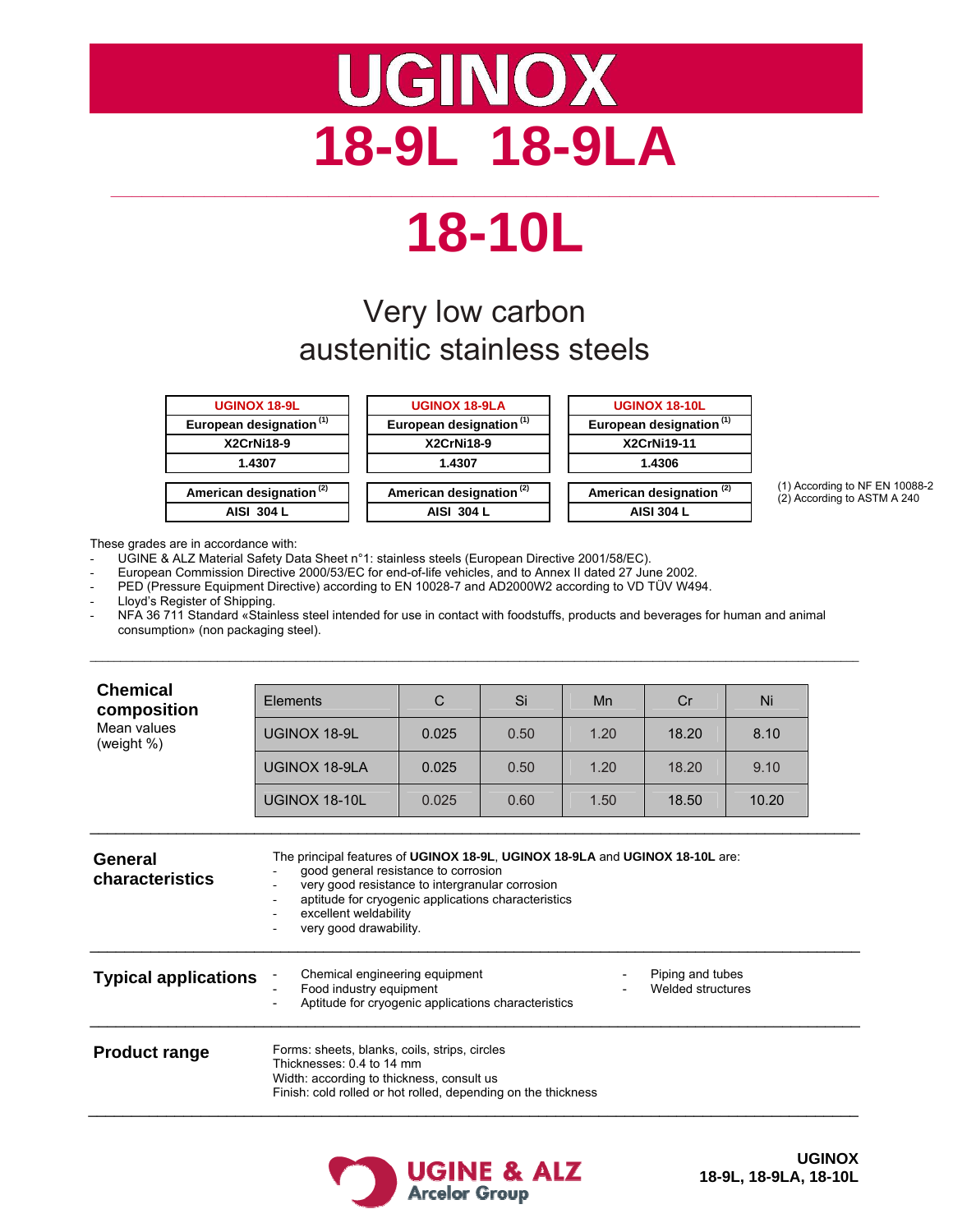## **Physical properties** (cold rolled sheet - annealed)

| Density                                  | d        |                      | $4^{\circ}$ C                            | 7.90                 |
|------------------------------------------|----------|----------------------|------------------------------------------|----------------------|
| Melting temperature<br>(solidus)         |          | $^{\circ}C$          |                                          | 1420                 |
| Specific heat                            | C        | J/kg.K               | 20 °C                                    | 500                  |
| Thermal conductivity                     | k        | W/m.K                | 20 °C                                    | 15                   |
| Mean coefficient of<br>Thermal expansion | $\alpha$ | $10^{\degree}$ /K    | 20 - 100 °C<br>20 - 200 °C<br>20 -400 °C | 16.0<br>16.5<br>17.5 |
| Electric resistivity                     | ρ        | O.mm <sup>2</sup> /m | 20 °C                                    | 0.73                 |
| Magnetic<br>permeability                 | H        | at $0.8$ kA/m        | 20 °C                                    | 1.01                 |
| Young's modulus                          | F        | Mpa.10 <sup>3</sup>  | 20 °C                                    | 200                  |

 $\mathcal{L}_\mathcal{L} = \{ \mathcal{L}_\mathcal{L} = \{ \mathcal{L}_\mathcal{L} = \{ \mathcal{L}_\mathcal{L} = \{ \mathcal{L}_\mathcal{L} = \{ \mathcal{L}_\mathcal{L} = \{ \mathcal{L}_\mathcal{L} = \{ \mathcal{L}_\mathcal{L} = \{ \mathcal{L}_\mathcal{L} = \{ \mathcal{L}_\mathcal{L} = \{ \mathcal{L}_\mathcal{L} = \{ \mathcal{L}_\mathcal{L} = \{ \mathcal{L}_\mathcal{L} = \{ \mathcal{L}_\mathcal{L} = \{ \mathcal{L}_\mathcal{$ 

 $\mathcal{L}_\mathcal{L} = \{ \mathcal{L}_\mathcal{L} = \{ \mathcal{L}_\mathcal{L} = \{ \mathcal{L}_\mathcal{L} = \{ \mathcal{L}_\mathcal{L} = \{ \mathcal{L}_\mathcal{L} = \{ \mathcal{L}_\mathcal{L} = \{ \mathcal{L}_\mathcal{L} = \{ \mathcal{L}_\mathcal{L} = \{ \mathcal{L}_\mathcal{L} = \{ \mathcal{L}_\mathcal{L} = \{ \mathcal{L}_\mathcal{L} = \{ \mathcal{L}_\mathcal{L} = \{ \mathcal{L}_\mathcal{L} = \{ \mathcal{L}_\mathcal{$ 

## **Tensile properties Annealed condition**

According to NF EN 10002-1 (July 2001), specimen perpendicular to the rolling direction

Specimen  $Lo = 80$  mm (thickness < 3 mm) Lo =  $5,65 \sqrt{S}$  (thickness  $\geq 3$  mm)

| 1 MPa = 1 N/mm <sup>2</sup> |             | <b>UGINOX 18-9L</b>   |                                    | <b>UGINOX 18-9LA</b>  |                               |                                     | <b>UGINOX 18-10L</b> |                         |                           |                    |
|-----------------------------|-------------|-----------------------|------------------------------------|-----------------------|-------------------------------|-------------------------------------|----------------------|-------------------------|---------------------------|--------------------|
|                             |             | (1)<br>$R_m$<br>(MPa) | $Rp_{0,2}$ <sup>(2)</sup><br>(MPa) | $\Delta^{(3)}$<br>(%) | $R_m$ <sup>(1)</sup><br>(MPa) | (2)<br>Rp <sub>0,2</sub><br>(MPa)   | (3)<br>(%)           | $R_m^{(1)}$<br>(MPa)    | $Rp_{0,2}^{(2)}$<br>(MPa) | $A^{(3)}$<br>(%)   |
|                             | Annealed*   | 620                   | 310                                | 50                    | 610                           | 300                                 | 50                   | 600                     | 300                       | 50                 |
|                             | mean values |                       |                                    |                       |                               | (1) Ultimate Tensile Strength (UTS) |                      | (2) Yield Strength (YS) |                           | (3) Elongation (A) |





Typical values



 $\mathcal{L}_\mathcal{L} = \{ \mathcal{L}_\mathcal{L} = \{ \mathcal{L}_\mathcal{L} = \{ \mathcal{L}_\mathcal{L} = \{ \mathcal{L}_\mathcal{L} = \{ \mathcal{L}_\mathcal{L} = \{ \mathcal{L}_\mathcal{L} = \{ \mathcal{L}_\mathcal{L} = \{ \mathcal{L}_\mathcal{L} = \{ \mathcal{L}_\mathcal{L} = \{ \mathcal{L}_\mathcal{L} = \{ \mathcal{L}_\mathcal{L} = \{ \mathcal{L}_\mathcal{L} = \{ \mathcal{L}_\mathcal{L} = \{ \mathcal{L}_\mathcal{$